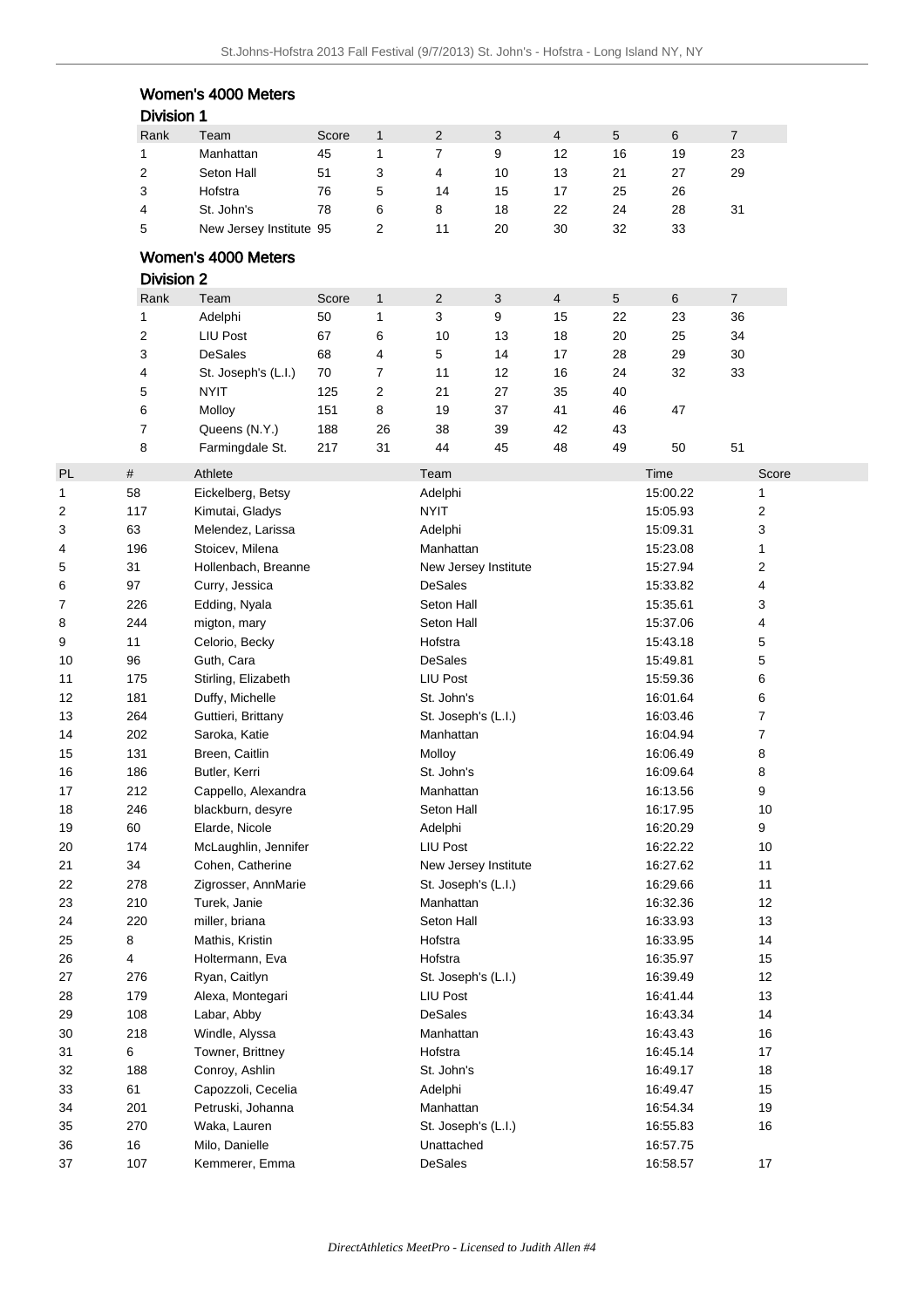| PL | #   | Athlete                | Team                     | Time                 | Score |
|----|-----|------------------------|--------------------------|----------------------|-------|
| 38 | 167 | Stehl, Shaylyn         | LIU Post                 | 16:58.58             | 18    |
|    |     |                        |                          |                      |       |
| 39 | 41  | Cohen, Ybrahina        | New Jersey Institute     | 16:59.15             | 20    |
| 40 | 235 | guieb, allison         | Seton Hall<br>St. John's | 17:00.61<br>17:05.66 | 21    |
| 41 | 183 | Vanpelt, Michelle      |                          |                      | 22    |
| 42 | 217 | Rosenberger, Elizabeth | Manhattan                | 17:06.06             | 23    |
| 43 | 128 | Staiano, Rachel        | Molloy                   | 17:06.70             | 19    |
| 44 | 209 | Sakowski, Christina    | Manhattan                | 17:08.57             |       |
| 45 | 192 | Vanpelt, Stephanie     | St. John's               | 17:13.85             | 24    |
| 46 | 15  | McKnight, Jacklyn      | Hofstra                  | 17:17.08             | 25    |
| 47 | 177 | Price, Angelica        | LIU Post                 | 17:17.20             | 20    |
| 48 | 13  | Eberwein, Lisa         | Hofstra                  | 17:18.02             | 26    |
| 49 | 114 | Fiume, Melanie         | <b>NYIT</b>              | 17:19.40             | 21    |
| 50 | 70  | Velez, Taylor          | Adelphi                  | 17:26.94             | 22    |
| 51 | 241 | catherall, amanda      | Seton Hall               | 17:28.29             | 27    |
| 52 | 74  | Kulins, Sara           | Adelphi                  | 17:30.22             | 23    |
| 53 | 185 | Thompson, Veronica     | St. John's               | 17:31.32             | 28    |
| 54 | 259 | Pearsall, Jenna        | St. Joseph's (L.I.)      | 17:31.33             | 24    |
| 55 | 180 | Rozea, Brooke          | LIU Post                 | 17:32.63             | 25    |
| 56 | 85  | Newell, Kiana          | Queens (N.Y.)            | 17:35.76             | 26    |
| 57 | 223 | may, kristen           | Seton Hall               | 17:37.83             | 29    |
| 58 | 119 | Dorso, Gina            | <b>NYIT</b>              | 17:41.38             | 27    |
| 59 | 101 | Balla, Natala          | <b>DeSales</b>           | 17:42.53             | 28    |
| 60 | 106 | Churchman, Stephanie   | <b>DeSales</b>           | 17:42.75             | 29    |
| 61 | 17  | Hesse, Kelli           | New Jersey Institute     | 17:49.57             | 30    |
| 62 | 104 | Myles, Samantha        | <b>DeSales</b>           | 17:51.05             | 30    |
| 63 | 233 | young, samantha        | Seton Hall               | 17:55.10             |       |
| 64 | 234 | callanan, tiffany      | Seton Hall               | 17:55.91             |       |
| 65 | 154 | Bonilla, Melissa       | Farmingdale St.          | 17:57.69             | 31    |
| 66 | 190 | Garcia, Pariis         | St. John's               | 17:58.76             | 31    |
| 67 | 99  | Little, Katlyn         | <b>DeSales</b>           | 18:00.57             |       |
| 68 | 282 | Roberts, Kelly         | St. Joseph's (L.I.)      | 18:01.56             | 32    |
| 69 | 266 | Cipriano, Mary         | St. Joseph's (L.I.)      | 18:04.55             | 33    |
| 70 | 273 | Maurice, Samantha      | St. Joseph's (L.I.)      | 18:06.15             |       |
| 71 | 172 | Wiking, Jessica        | <b>LIU Post</b>          | 18:08.41             | 34    |
| 72 | 248 | qualia, amanda         | Seton Hall               | 18:08.42             |       |
| 73 | 239 | ryan, ruth             | Seton Hall               | 18:08.54             |       |
| 74 | 187 | Gomez, Jasmine         | St. John's               | 18:17.64             |       |
| 75 | 118 | Campbell, Shekeila     | <b>NYIT</b>              | 18:17.65             | 35    |
| 76 | 211 | O'Connell, Kathleen    | Manhattan                | 18:18.46             |       |
| 77 | 237 | rolli, holli           | Seton Hall               | 18:18.50             |       |
| 78 | 69  | McLaughlin, Lindsey    | Adelphi                  | 18:18.66             | 36    |
| 79 | 271 | Schrepf, Kristina      | St. Joseph's (L.I.)      | 18:18.97             |       |
| 80 | 51  | Wakefield, Ashley      | Unattached               | 18:24.28             |       |
| 81 | 182 | Evanego, Tiffany       | St. John's               | 18:25.62             |       |
| 82 | 228 | o, kane, caitlin       | Seton Hall               | 18:34.26             |       |
| 83 | 22  | Arnold, Alexandra      | New Jersey Institute     | 18:36.72             | 32    |
| 84 | 48  | Lavery, Megan          | Unattached               | 18:44.21             |       |
| 85 | 129 | Darby, Brenna          | Molloy                   | 18:44.34             | 37    |
| 86 | 222 | mingrone, felicia      | Seton Hall               | 18:57.12             |       |
| 87 | 98  | Nagle, Brielle         | <b>DeSales</b>           | 18:58.01             |       |
| 88 | 103 | Barkus, Michelle       | <b>DeSales</b>           | 19:13.30             |       |
| 89 | 21  | Gunnarson, Breanna     | New Jersey Institute     | 19:20.65             | 33    |
| 90 | 105 | Carr, Meghan           | <b>DeSales</b>           | 19:27.34             |       |
| 91 | 80  | Johnson, Kymberly      | Queens (N.Y.)            | 19:31.20             | 38    |
| 92 | 281 | McNamara, Bridget      | St. Joseph's (L.I.)      | 19:32.33             |       |
| 93 | 231 | jodan, mararet         | Seton Hall               | 19:39.27             |       |
| 94 | 79  | Murolo, Amanda         | Queens (N.Y.)            | 19:52.17             | 39    |
|    |     |                        |                          |                      |       |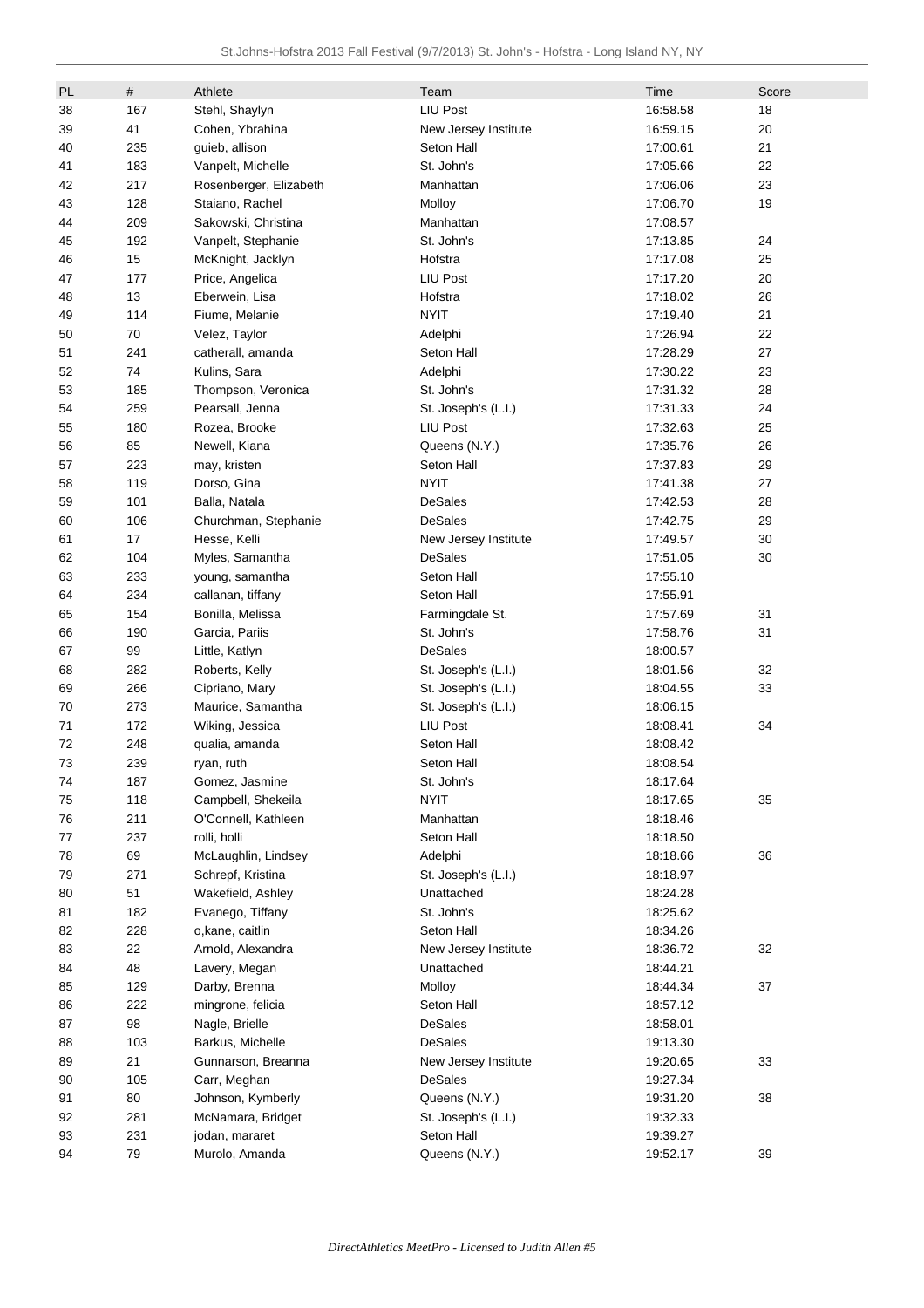| PL  | #   | Athlete           | Team                | Time     | Score |
|-----|-----|-------------------|---------------------|----------|-------|
| 95  | 109 | Matz, Lia         | <b>NYIT</b>         | 20:18.97 | 40    |
| 96  | 265 | Mason, Jennifer   | St. Joseph's (L.I.) | 20:28.99 |       |
| 97  | 123 | Hein, Nicole      | Molloy              | 20:32.18 | 41    |
| 98  | 50  | Sinkoff, Stacy    | Unattached          | 20:32.25 |       |
| 99  | 76  | Gruol, Bernadette | Queens (N.Y.)       | 20:33.44 | 42    |
| 100 | 92  | Martins, Michelle | Queens (N.Y.)       | 20:56.17 | 43    |
| 101 | 151 | Bonilla, Carina   | Farmingdale St.     | 21:04.71 | 44    |
| 102 | 156 | Urena, Laura      | Farmingdale St.     | 21:42.97 | 45    |
| 103 | 130 | Conger, Rhiana    | Molloy              | 21:42.99 | 46    |
| 104 | 134 | Boglino, Lauren   | Molloy              | 22:35.76 | 47    |
| 105 | 155 | Asdahl, Kim       | Farmingdale St.     | 22:37.17 | 48    |
| 106 | 166 | Neuwirth, Lauren  | Farmingdale St.     | 22:43.01 | 49    |
| 107 | 148 | Garvey, Kazia     | Farmingdale St.     | 23:53.40 | 50    |
| 108 | 153 | Dominguez, Paola  | Farmingdale St.     | 24:55.67 | 51    |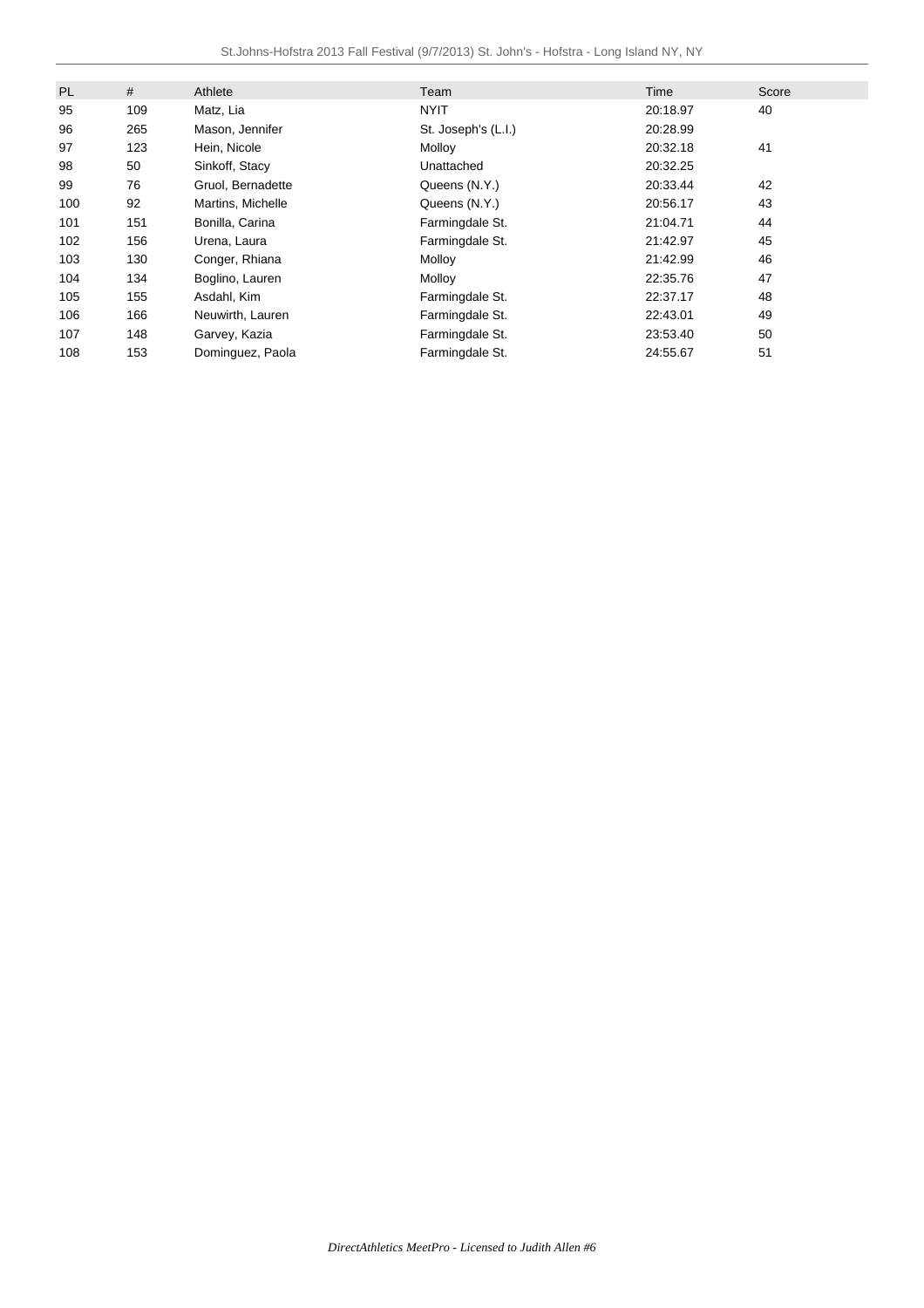## **St.Johns-Hofstra 2013 Fall Festival 9/7/2013 St. John's - Hofstra - Long Island NY, NY**

|    |                   | Men's 5000 Meters       |       |              |                      |    |                |    |          |                  |
|----|-------------------|-------------------------|-------|--------------|----------------------|----|----------------|----|----------|------------------|
|    | <b>Division 1</b> |                         |       |              |                      |    |                |    |          |                  |
|    | Rank              | Team                    | Score | $\mathbf{1}$ | $\overline{2}$       | 3  | $\overline{4}$ | 5  | 6        | $\overline{7}$   |
|    | 1                 | Manhattan               | 41    | $\mathbf{1}$ | 7                    | 9  | 11             | 13 | 19       | 22               |
|    | 2                 | Seton Hall              | 48    | 4            | 6                    | 8  | 12             | 18 | 20       | 24               |
|    | 3                 | New Jersey Institute 58 |       | 2            | 10                   | 14 | 15             | 17 | 21       | 23               |
|    | 4                 | Hofstra                 | 75    | 3            | 5                    | 16 | 25             | 26 | 27       | 28               |
|    |                   | Men's 5000 Meters       |       |              |                      |    |                |    |          |                  |
|    |                   |                         |       |              |                      |    |                |    |          |                  |
|    | <b>Division 2</b> |                         |       |              |                      |    |                |    |          |                  |
|    | Rank              | Team                    | Score | $\mathbf{1}$ | 2                    | 3  | $\overline{4}$ | 5  | 6        | $\overline{7}$   |
|    | 1                 | Adelphi                 | 26    | 1            | 4                    | 5  | 7              | 9  | 11       | 15               |
|    | 2                 | LIU Post                | 47    | 2            | 3                    | 10 | 14             | 18 | 19       |                  |
|    | 3                 | Molloy                  | 87    | 8            | 12                   | 16 | 24             | 27 | 28       | 31               |
|    | 4                 | St. Joseph's (L.I.)     | 112   | 6            | 22                   | 23 | 29             | 32 | 34       | 36               |
|    | 5                 | <b>NYIT</b>             | 118   | 13           | 17                   | 20 | 33             | 35 |          |                  |
|    | 6                 | Queens (N.Y.)           | 139   | 21           | 25                   | 26 | 30             | 37 | 39       |                  |
|    | 7                 | Farmingdale St.         | 204   | 38           | 40                   | 41 | 42             | 43 | 44       |                  |
| PL | $\#$              | Athlete                 |       |              | Team                 |    |                |    | Time     | Score            |
| 1  | 67                | Filippazzo, Nicholas    |       |              | Adelphi              |    |                |    | 15:24.50 | 1                |
| 2  | 206               | Rojeras, Mikael         |       |              | Manhattan            |    |                |    | 15:35.60 | 1                |
| 3  | 42                | Rondon, Daniel          |       |              | New Jersey Institute |    |                |    | 15:38.70 | 2                |
| 4  | 10                | Rono, Daniel            |       |              | Hofstra              |    |                |    | 15:39.60 | 3                |
| 5  | 170               | Scott, Michael          |       |              | <b>LIU Post</b>      |    |                |    | 15:44.30 | 2                |
| 6  | 224               | ricci, victor           |       |              | Seton Hall           |    |                |    | 15:46.20 | 4                |
| 7  | 46                | Bittigkoffer, Lucas     |       |              | UNA-Manhattan        |    |                |    | 15:48.70 |                  |
| 8  | 176               | Lasher, Joseph          |       |              | <b>LIU Post</b>      |    |                |    | 15:50.00 | 3                |
| 9  | 5                 | Leder, Riley            |       |              | Hofstra              |    |                |    | 15:50.60 | 5                |
| 10 | 71                | Dolan, Connor           |       |              | Adelphi              |    |                |    | 15:52.00 | 4                |
| 11 | 64                | Marois, William         |       |              | Adelphi              |    |                |    | 15:54.00 | 5                |
| 11 | 280               | Wersan, Brian           |       |              | St. Joseph's (L.I.)  |    |                |    | 15:54.00 | 6                |
| 13 | 242               | flannery, ryan          |       |              | Seton Hall           |    |                |    | 15:56.30 | 6                |
| 14 | 200               | Chantry, Stephen        |       |              | Manhattan            |    |                |    | 15:58.80 | 7                |
| 15 | 249               | quisnbeeey, cameron     |       |              | Seton Hall           |    |                |    | 15:59.00 | 8                |
| 16 | 216               | Beyer, Shane            |       |              | Manhattan            |    |                |    | 16:01.90 | 9                |
| 17 | 73                | Healy, Ryan             |       |              | Adelphi              |    |                |    | 16:02.00 | 7                |
| 18 | 132               | Gallagher, Conor        |       |              | Molloy               |    |                |    | 16:04.20 | 8                |
| 19 | 23                | Thomas, Moheb           |       |              | New Jersey Institute |    |                |    | 16:08.40 | 10               |
| 20 | 194               | Colasurdo, Anthony      |       |              | Manhattan            |    |                |    | 16:10.10 | 11               |
| 21 | 54                | Moody, Mathew           |       |              | Adelphi              |    |                |    | 16:10.90 | $\boldsymbol{9}$ |
| 22 | 229               | kip, sean               |       |              | Seton Hall           |    |                |    | 16:12.50 | 12               |
| 23 | 173               | Speicher, Thomas        |       |              | LIU Post             |    |                |    | 16:14.20 | 10               |
| 24 | 65                | Bader, Gregory          |       |              | Adelphi              |    |                |    | 16:14.70 | 11               |
| 25 | 214               | Perez, Josh             |       |              | Manhattan            |    |                |    | 16:14.90 | 13               |
| 26 | 137               | Merz, Luke              |       |              | Molloy               |    |                |    | 16:17.30 | 12               |
| 27 | 18                | Rizzo, Scott            |       |              | New Jersey Institute |    |                |    | 16:20.10 | 14               |
| 28 | 36                | Ratigan, Kevin          |       |              | New Jersey Institute |    |                |    | 16:23.60 | 15               |
| 29 | 120               | Ruppel, Tom             |       |              | <b>NYIT</b>          |    |                |    | 16:25.70 | 13               |
| 30 | 171               | O'Keefe, Matthew        |       |              | <b>LIU Post</b>      |    |                |    | 16:27.20 | 14               |
| 31 | 59                | Reilly, Christopher     |       |              | Adelphi              |    |                |    | 16:33.30 | 15               |
| 32 | 75                | Morley, Daniel          |       |              | Adelphi              |    |                |    | 16:33.70 |                  |
| 33 | 7                 | Finlayson, Jack         |       |              | Hofstra              |    |                |    | 16:35.50 | 16               |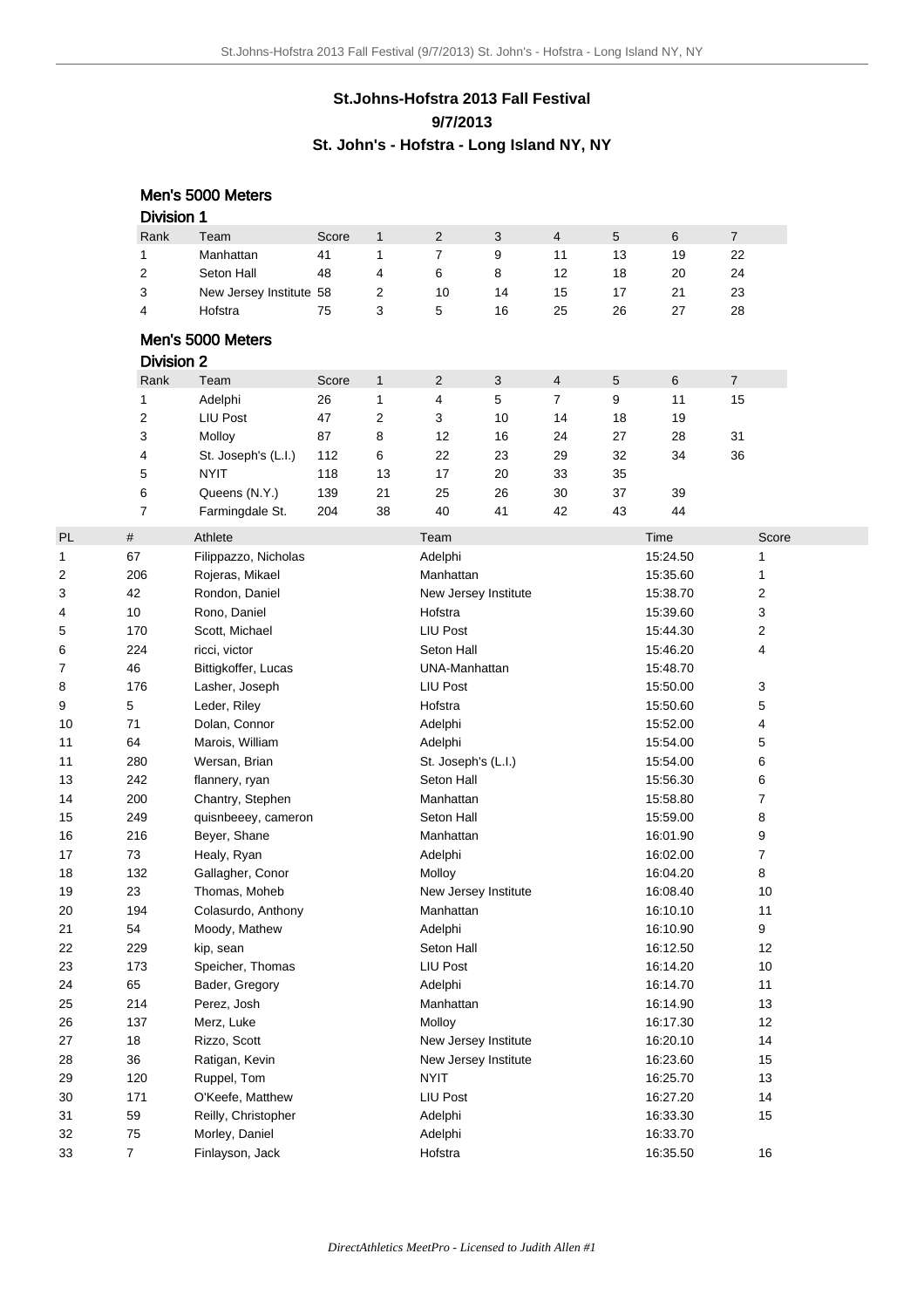| PL     | #   | Athlete              | Team                 | Time     | Score |
|--------|-----|----------------------|----------------------|----------|-------|
| 34     | 25  | Do, Michael          | New Jersey Institute | 16:35.90 | 17    |
| 35     | 126 | Darnell, Michael     | Molloy               | 16:37.10 | 16    |
| 36     | 113 | Hamlin, Teddy        | <b>NYIT</b>          | 16:37.60 | 17    |
| 37     | 225 | orner, tyler         | Seton Hall           | 16:38.70 | 18    |
| 38     | 168 | McGarvey, Tyler      | LIU Post             | 16:39.70 | 18    |
| 39     | 169 | Arnone, Steven       | <b>LIU Post</b>      | 16:41.10 | 19    |
| 40     | 221 | grosenheider, walter | Seton Hall           | 16:42.40 | 20    |
| 40     | 197 | Bonaro, Tom          | Manhattan            | 16:42.40 | 19    |
| 42     | 37  | Brancato, William    | New Jersey Institute | 16:43.50 | 21    |
| 43     | 203 | Corbin, Salim        | Manhattan            | 16:48.00 | 22    |
| 44     | 56  | Moore, Jacob         | Adelphi              | 16:49.00 |       |
| 45     | 47  | McGlone, Austin      | Unattached           | 16:49.10 |       |
| 46     | 38  | Scheideler, Louis    | New Jersey Institute | 16:49.70 | 23    |
| 47     | 72  | Macari, Justin       | Adelphi              | 16:50.00 |       |
| 48     | 110 | Owens, Stephan       | <b>NYIT</b>          | 16:50.10 | 20    |
| 49     | 52  | Nakrin, Justin       | Adelphi              | 16:50.80 |       |
| 50     | 199 | Clarke, Connor       | Manhattan            | 16:54.70 |       |
| 51     | 232 | Johnston, Carl       | Seton Hall           | 16:56.00 | 24    |
| 52     | 93  | Kramer, Peter        |                      | 16:57.40 | 21    |
|        |     |                      | Queens (N.Y.)        |          | 25    |
| 53     | 9   | Weaver, Bryce        | Hofstra              | 16:57.50 |       |
| 54     | 268 | Afanador, Jon        | St. Joseph's (L.I.)  | 16:59.70 | 22    |
| 55     | 269 | Diaz, Nick           | St. Joseph's (L.I.)  | 17:01.00 | 23    |
| 56     | 227 | knee, robert         | Seton Hall           | 17:01.20 |       |
| 57     | 30  | Fouad, Zakaria       | New Jersey Institute | 17:01.90 |       |
| 58     | 127 | Martensen, Shane     | Molloy               | 17:02.00 | 24    |
| 59     | 40  | Smith, Arthur        | New Jersey Institute | 17:05.00 |       |
| 60     | 28  | O'Brien, Kyle        | New Jersey Institute | 17:10.20 |       |
| 61     | 86  | Scibelli, Dillon     | Queens (N.Y.)        | 17:10.80 | 25    |
| 62     | 91  | Nadler, Andrew       | Queens (N.Y.)        | 17:10.90 | 26    |
| 63     | 122 | Loscano, Jacob       | Molloy               | 17:11.20 | 27    |
| 64     | 12  | Simon, Mike          | Hofstra              | 17:11.40 | 26    |
| 65     | 3   | Fried, Jordan        | Hofstra              | 17:20.20 | 27    |
| 66     | 27  | Hamilton, Norman     | New Jersey Institute | 17:21.60 |       |
| 67     | 245 | moumblow, ryan       | Seton Hall           | 17:25.30 |       |
| 68     | 19  | Daudelin, Timothy    | New Jersey Institute | 17:28.20 |       |
| 69     | 66  | Festa, Robert        | Adelphi              | 17:29.40 |       |
| $70\,$ | 208 | Cole, Joe            | Manhattan            | 17:29.50 |       |
| 71     | 133 | Haslbauer, Eric      | Molloy               | 17:34.00 | 28    |
| 72     | 57  | Seara, Anthony       | Adelphi              | 17:34.90 |       |
| 73     | 49  | Seskus, John         | Unattached           | 17:35.80 |       |
| 74     | 238 | mallue, alex         | Seton Hall           | 17:36.80 |       |
| 75     | 263 | Schimmel, Rich       | St. Joseph's (L.I.)  | 17:41.60 | 29    |
| 76     | 78  | Chinnici, Peter      | Queens (N.Y.)        | 17:42.30 | 30    |
| 77     | 247 | martinelli, joseph   | Seton Hall           | 17:50.70 |       |
| 78     | 136 | Patton, Daniel       | Molloy               | 17:51.20 | 31    |
| 79     | 277 | Sanders, Kevin       | St. Joseph's (L.I.)  | 17:53.00 | 32    |
| 80     | 112 | Mavros, Nicholas     | NYIT                 | 17:57.70 | 33    |
| 81     | 121 | Dreyer, Thomas       | Molloy               | 18:04.00 |       |
| 82     | 275 | Antonacci, John      | St. Joseph's (L.I.)  | 18:05.50 | 34    |
| 83     | 195 | Adamo, Nicholas      | Manhattan            | 18:06.00 |       |
| 84     | 68  | Khedaru, Aashaun     | Adelphi              | 18:06.10 |       |
| 85     | 26  | Lamb, Lucas          | New Jersey Institute | 18:10.00 |       |
| 86     | 111 | Barton, Christian    | <b>NYIT</b>          | 18:11.70 | 35    |
| 87     | 55  | DiStefano, Frank     | Adelphi              | 18:13.00 |       |
| 88     | 124 | DioGuardi, Michael   | Molloy               | 18:17.80 |       |
| 89     | 261 | Suchopar, John       | St. Joseph's (L.I.)  | 18:18.00 | 36    |
| 90     | 243 | walsh, kevin         | Seton Hall           | 18:23.20 |       |